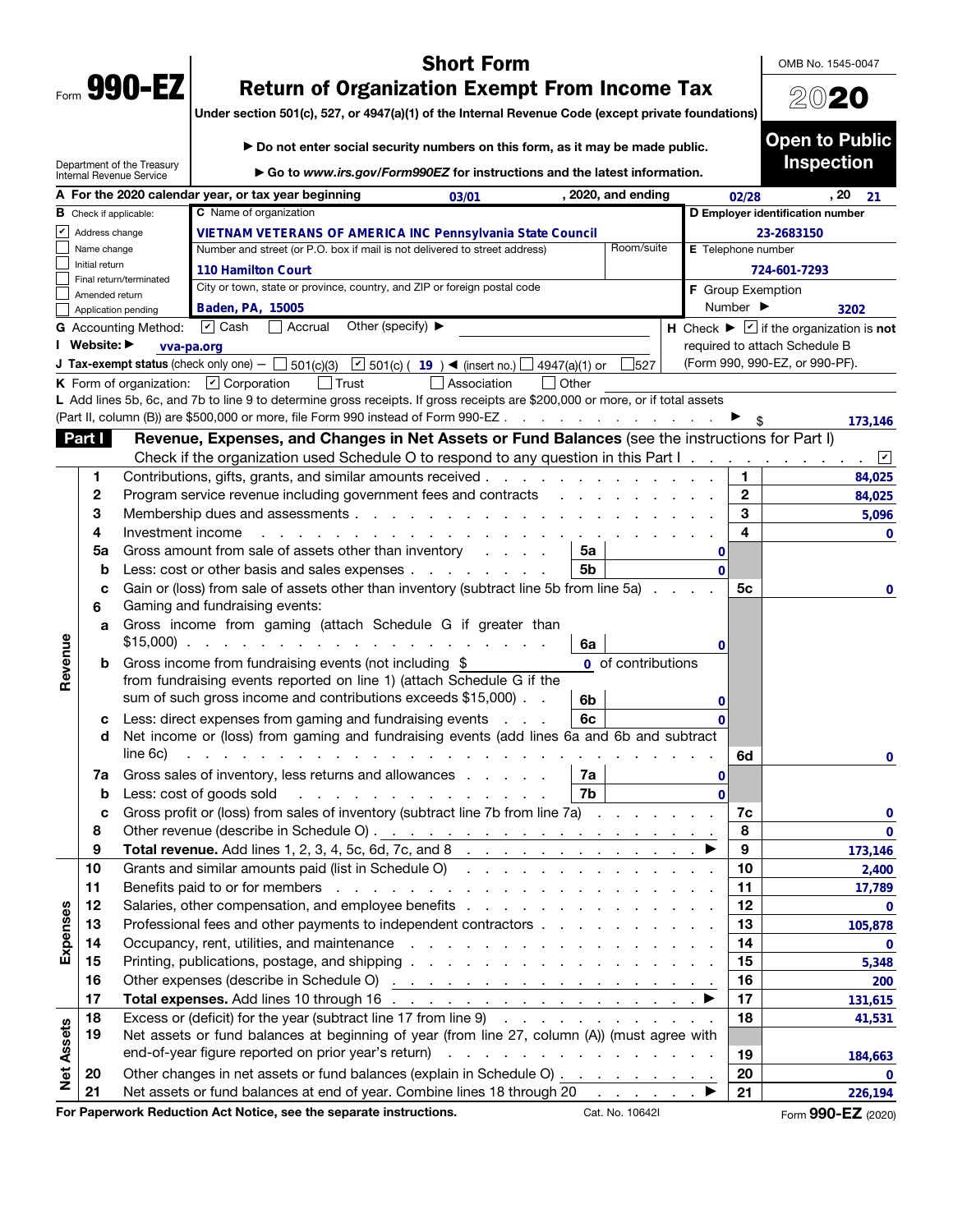|                 | Form 990-EZ (2020)                                                                                                                                                                                                                                                                                |                                                       |                                                                                     |                                                                                                                          |             | Page 2                                  |
|-----------------|---------------------------------------------------------------------------------------------------------------------------------------------------------------------------------------------------------------------------------------------------------------------------------------------------|-------------------------------------------------------|-------------------------------------------------------------------------------------|--------------------------------------------------------------------------------------------------------------------------|-------------|-----------------------------------------|
|                 | <b>Balance Sheets</b> (see the instructions for Part II)<br>Part II                                                                                                                                                                                                                               |                                                       |                                                                                     |                                                                                                                          |             |                                         |
|                 | Check if the organization used Schedule O to respond to any question in this Part II                                                                                                                                                                                                              |                                                       |                                                                                     |                                                                                                                          |             |                                         |
|                 |                                                                                                                                                                                                                                                                                                   |                                                       |                                                                                     | (A) Beginning of year                                                                                                    |             | (B) End of year                         |
| 22              | Cash, savings, and investments                                                                                                                                                                                                                                                                    |                                                       |                                                                                     | 184,663 22                                                                                                               |             | 226,194                                 |
| 23              | Land and buildings. $\ldots$ $\ldots$ $\ldots$ $\ldots$ $\ldots$ $\ldots$                                                                                                                                                                                                                         |                                                       |                                                                                     | 0 23                                                                                                                     |             | 0                                       |
| 24              | Other assets (describe in Schedule O)                                                                                                                                                                                                                                                             |                                                       |                                                                                     | 0 24                                                                                                                     |             | $\mathbf{0}$                            |
| 25              | Total assets                                                                                                                                                                                                                                                                                      |                                                       |                                                                                     | 184.663 25                                                                                                               |             | 226,194                                 |
| 26              | Total liabilities (describe in Schedule O) (a) and a series of the series of the series of the series of the series of the series of the series of the series of the series of the series of the series of the series of the s                                                                    |                                                       |                                                                                     | 0 26                                                                                                                     |             | $\mathbf{0}$                            |
| 27              | Net assets or fund balances (line 27 of column (B) must agree with line 21)                                                                                                                                                                                                                       |                                                       |                                                                                     | 184,663 27                                                                                                               |             | 226,194                                 |
| Part III        | Statement of Program Service Accomplishments (see the instructions for Part III)<br>Check if the organization used Schedule O to respond to any question in this Part III                                                                                                                         |                                                       |                                                                                     |                                                                                                                          |             | <b>Expenses</b>                         |
|                 | What is the organization's primary exempt purpose?                                                                                                                                                                                                                                                |                                                       |                                                                                     | $\cdots$                                                                                                                 |             | (Required for section                   |
|                 |                                                                                                                                                                                                                                                                                                   | See Schedule O, Statement 1                           |                                                                                     |                                                                                                                          |             | $501(c)(3)$ and $501(c)(4)$             |
|                 | Describe the organization's program service accomplishments for each of its three largest program services,<br>as measured by expenses. In a clear and concise manner, describe the services provided, the number of<br>persons benefited, and other relevant information for each program title. |                                                       |                                                                                     |                                                                                                                          |             | organizations; optional for<br>others.) |
| 28              | Provided veteran claims assistance \$106028, Veterans Homes \$700, Disaster Relief \$500                                                                                                                                                                                                          |                                                       |                                                                                     |                                                                                                                          |             |                                         |
|                 | 107,228) If this amount includes foreign grants, check here<br>(Grants \$                                                                                                                                                                                                                         |                                                       |                                                                                     |                                                                                                                          | <b>28a</b>  | 107,228                                 |
| 29              |                                                                                                                                                                                                                                                                                                   |                                                       |                                                                                     |                                                                                                                          |             |                                         |
|                 | (Grants \$                                                                                                                                                                                                                                                                                        | ) If this amount includes foreign grants, check here  |                                                                                     |                                                                                                                          | 29a         |                                         |
| 30              |                                                                                                                                                                                                                                                                                                   |                                                       |                                                                                     |                                                                                                                          |             |                                         |
|                 | (Grants \$                                                                                                                                                                                                                                                                                        | If this amount includes foreign grants, check here    |                                                                                     |                                                                                                                          | 30a         |                                         |
|                 |                                                                                                                                                                                                                                                                                                   |                                                       |                                                                                     |                                                                                                                          |             |                                         |
|                 | (Grants \$                                                                                                                                                                                                                                                                                        | 0) If this amount includes foreign grants, check here |                                                                                     |                                                                                                                          | 31a         | 0                                       |
|                 | 32 Total program service expenses (add lines 28a through 31a)                                                                                                                                                                                                                                     |                                                       |                                                                                     |                                                                                                                          | 32          | 107,228                                 |
| <b>Part IV</b>  | List of Officers, Directors, Trustees, and Key Employees (list each one even if not compensated-see the instructions for Part IV)                                                                                                                                                                 |                                                       |                                                                                     |                                                                                                                          |             |                                         |
|                 |                                                                                                                                                                                                                                                                                                   |                                                       |                                                                                     |                                                                                                                          |             |                                         |
|                 | Check if the organization used Schedule O to respond to any question in this Part IV                                                                                                                                                                                                              |                                                       |                                                                                     |                                                                                                                          |             |                                         |
|                 | (a) Name and title                                                                                                                                                                                                                                                                                | (b) Average<br>hours per week<br>devoted to position  | (c) Reportable<br>compensation<br>(Forms W-2/1099-MISC)<br>(if not paid, enter -0-) | (d) Health benefits,<br>contributions to employee (e) Estimated amount of<br>benefit plans, and<br>deferred compensation |             | other compensation                      |
|                 | <b>Thomas Haberkorn</b>                                                                                                                                                                                                                                                                           | 20.00                                                 | 0                                                                                   |                                                                                                                          | $\mathbf 0$ | 0                                       |
|                 | <b>President</b>                                                                                                                                                                                                                                                                                  |                                                       |                                                                                     |                                                                                                                          |             |                                         |
|                 | <b>Larry Googins</b>                                                                                                                                                                                                                                                                              | 20.00                                                 | 0                                                                                   |                                                                                                                          | 0           | 0                                       |
|                 | <b>Executive VP</b>                                                                                                                                                                                                                                                                               |                                                       |                                                                                     |                                                                                                                          |             |                                         |
|                 | <b>Timothy Susengill</b>                                                                                                                                                                                                                                                                          | 30.00                                                 | 0                                                                                   |                                                                                                                          | 0           | 0                                       |
|                 | <b>Vice Preident</b>                                                                                                                                                                                                                                                                              |                                                       |                                                                                     |                                                                                                                          |             |                                         |
|                 | <b>Frank Lee Corfield</b>                                                                                                                                                                                                                                                                         | 10.00                                                 | 0                                                                                   |                                                                                                                          | 0           | 0                                       |
|                 | <b>Secretary</b>                                                                                                                                                                                                                                                                                  |                                                       |                                                                                     |                                                                                                                          |             |                                         |
|                 | Jacob Barsottini                                                                                                                                                                                                                                                                                  | 20.00                                                 | 0                                                                                   |                                                                                                                          | 0           | 0                                       |
|                 | <b>Treasurer</b>                                                                                                                                                                                                                                                                                  |                                                       |                                                                                     |                                                                                                                          |             |                                         |
| <b>Michael</b>  |                                                                                                                                                                                                                                                                                                   | 15.00                                                 | 0                                                                                   |                                                                                                                          | 0           | 0                                       |
|                 | <b>Asst Treasurer</b>                                                                                                                                                                                                                                                                             |                                                       |                                                                                     |                                                                                                                          |             |                                         |
|                 | <b>Richard Hudzinski</b>                                                                                                                                                                                                                                                                          | 20.00                                                 | 0                                                                                   |                                                                                                                          | 0           | 0                                       |
|                 | <b>Vice President</b>                                                                                                                                                                                                                                                                             |                                                       |                                                                                     |                                                                                                                          |             |                                         |
|                 | <b>George Puzio</b>                                                                                                                                                                                                                                                                               | 10.00                                                 | 0                                                                                   |                                                                                                                          | 0           | 0                                       |
| <b>Director</b> |                                                                                                                                                                                                                                                                                                   |                                                       |                                                                                     |                                                                                                                          |             |                                         |
|                 | <b>Steve Lakernek</b>                                                                                                                                                                                                                                                                             | 5.00                                                  | 0                                                                                   |                                                                                                                          | 0           | 0                                       |
| <b>Director</b> |                                                                                                                                                                                                                                                                                                   |                                                       | 0                                                                                   |                                                                                                                          | 0           | 0                                       |
| <b>Director</b> | <b>Gary Letterhouse</b>                                                                                                                                                                                                                                                                           | 5.00                                                  |                                                                                     |                                                                                                                          |             |                                         |
|                 | <b>Richard Kamzelski</b>                                                                                                                                                                                                                                                                          | 5.00                                                  | 0                                                                                   |                                                                                                                          | 0           | 0                                       |
| <b>Director</b> |                                                                                                                                                                                                                                                                                                   |                                                       |                                                                                     |                                                                                                                          |             |                                         |
|                 | <b>Bernie Bingham</b>                                                                                                                                                                                                                                                                             | 5.00                                                  | 0                                                                                   |                                                                                                                          | 0           | 0                                       |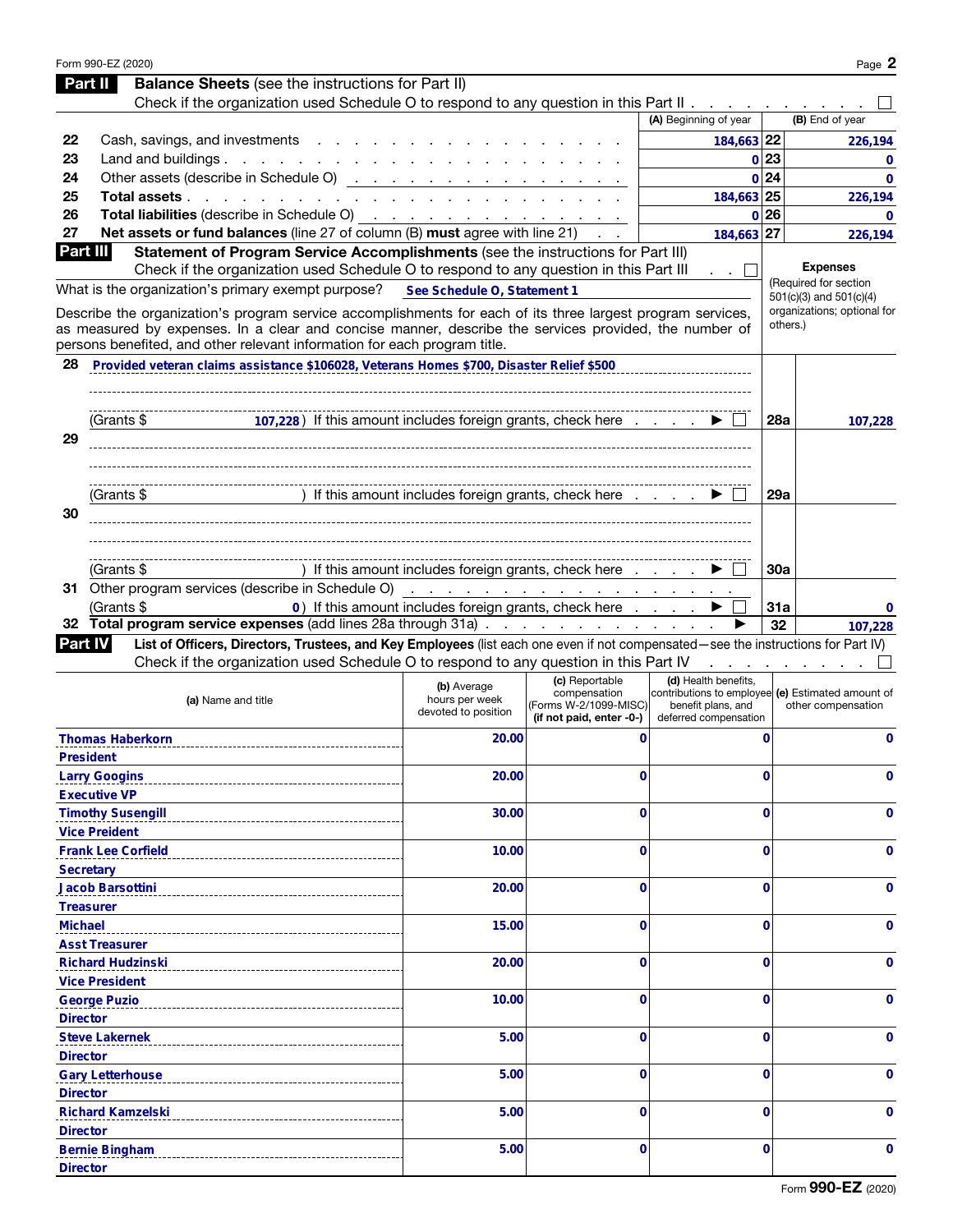|                          | Form 990-EZ (2020)                                                                                                                                                                                                                                                                                                                                                                                                                                                                                                         |                       |     | Page 3         |
|--------------------------|----------------------------------------------------------------------------------------------------------------------------------------------------------------------------------------------------------------------------------------------------------------------------------------------------------------------------------------------------------------------------------------------------------------------------------------------------------------------------------------------------------------------------|-----------------------|-----|----------------|
| Part V                   | Other Information (Note the Schedule A and personal benefit contract statement requirements in the<br>instructions for Part V.) Check if the organization used Schedule O to respond to any question in this Part V                                                                                                                                                                                                                                                                                                        |                       |     |                |
| 33                       | Did the organization engage in any significant activity not previously reported to the IRS? If "Yes," provide a<br>detailed description of each activity in Schedule O<br>and the state of the state of the                                                                                                                                                                                                                                                                                                                | 33                    | Yes | <b>No</b><br>V |
| 34                       | Were any significant changes made to the organizing or governing documents? If "Yes," attach a conformed<br>copy of the amended documents if they reflect a change to the organization's name. Otherwise, explain the<br>change on Schedule O. See instructions<br>$\mathcal{L}^{\text{max}}$                                                                                                                                                                                                                              | 34                    |     | V              |
| 35a                      | Did the organization have unrelated business gross income of \$1,000 or more during the year from business<br>activities (such as those reported on lines 2, 6a, and 7a, among others)?                                                                                                                                                                                                                                                                                                                                    | 35a                   |     | V              |
| b<br>c                   | If "Yes" to line 35a, has the organization filed a Form 990-T for the year? If "No," provide an explanation in Schedule O<br>Was the organization a section 501(c)(4), 501(c)(5), or 501(c)(6) organization subject to section 6033(e) notice,<br>reporting, and proxy tax requirements during the year? If "Yes," complete Schedule C, Part III                                                                                                                                                                           | 35b<br>35c            |     | V              |
| 36                       | Did the organization undergo a liquidation, dissolution, termination, or significant disposition of net assets<br>during the year? If "Yes," complete applicable parts of Schedule N                                                                                                                                                                                                                                                                                                                                       | 36                    |     | V              |
| 37a<br>b                 | Enter amount of political expenditures, direct or indirect, as described in the instructions $\blacktriangleright$<br>  37a<br>$\bf{0}$<br>Did the organization file Form 1120-POL for this year?.                                                                                                                                                                                                                                                                                                                         | 37 <sub>b</sub>       |     | V              |
| <b>38a</b>               | Did the organization borrow from, or make any loans to, any officer, director, trustee, or key employee; or were<br>any such loans made in a prior year and still outstanding at the end of the tax year covered by this return?                                                                                                                                                                                                                                                                                           | 38a                   |     | V              |
| b<br>39<br>а<br>b<br>40a | If "Yes," complete Schedule L, Part II, and enter the total amount involved<br>38b<br>Section 501(c)(7) organizations. Enter:<br>Initiation fees and capital contributions included on line 9<br>39a<br>Gross receipts, included on line 9, for public use of club facilities<br>39 <sub>b</sub><br>the contract of the contract of<br>Section 501(c)(3) organizations. Enter amount of tax imposed on the organization during the year under:<br>section 4911 ▶<br>; section 4912 $\blacktriangleright$<br>; section 4955 |                       |     |                |
| b                        | Section 501(c)(3), 501(c)(4), and 501(c)(29) organizations. Did the organization engage in any section 4958<br>excess benefit transaction during the year, or did it engage in an excess benefit transaction in a prior year<br>that has not been reported on any of its prior Forms 990 or 990-EZ? If "Yes," complete Schedule L, Part I                                                                                                                                                                                  | 40 <sub>b</sub>       |     |                |
| d                        | Section 501(c)(3), 501(c)(4), and 501(c)(29) organizations. Enter amount of tax imposed<br>on organization managers or disqualified persons during the year under sections 4912,<br>4955, and 4958.<br>Section 501(c)(3), 501(c)(4), and 501(c)(29) organizations. Enter amount of tax on line                                                                                                                                                                                                                             |                       |     |                |
| е                        | All organizations. At any time during the tax year, was the organization a party to a prohibited tax shelter                                                                                                                                                                                                                                                                                                                                                                                                               | 40e                   |     |                |
| 41                       | List the states with which a copy of this return is filed $\blacktriangleright$                                                                                                                                                                                                                                                                                                                                                                                                                                            |                       |     |                |
| 42a                      | Telephone no. ▶<br>$ZIP + 4$                                                                                                                                                                                                                                                                                                                                                                                                                                                                                               | 724-601-7293<br>15005 |     |                |
|                          | Located at ▶ 110 Hamilton Court, Baden, PA 15005<br>Located at $\blacktriangleright$ 110 Hamilton Court, Bagen, PA 15005<br>b At any time during the calendar year, did the organization have an interest in or a signature or other authority over<br>a financial account in a foreign country (such as a bank account, securities account, or other financial account)?<br>If "Yes," enter the name of the foreign country ▶                                                                                             | 42b                   | Yes | No<br>V        |
|                          | See the instructions for exceptions and filing requirements for FinCEN Form 114, Report of Foreign Bank and<br>Financial Accounts (FBAR).                                                                                                                                                                                                                                                                                                                                                                                  |                       |     |                |
|                          | At any time during the calendar year, did the organization maintain an office outside the United States?<br>If "Yes," enter the name of the foreign country ▶                                                                                                                                                                                                                                                                                                                                                              | 42c                   |     | V              |
| 43                       | Section 4947(a)(1) nonexempt charitable trusts filing Form 990-EZ in lieu of Form 1041-Check here<br>and enter the amount of tax-exempt interest received or accrued during the tax year $\ldots$<br>43                                                                                                                                                                                                                                                                                                                    |                       |     | $\mathbb{R}^n$ |
| 44a                      | Did the organization maintain any donor advised funds during the year? If "Yes," Form 990 must be<br>completed instead of Form 990-EZ<br>the contract of the contract of the contract of the contract of the contract of the contract of the contract of                                                                                                                                                                                                                                                                   | 44a                   | Yes | No<br>V        |
| b                        | Did the organization operate one or more hospital facilities during the year? If "Yes," Form 990 must be<br>completed instead of Form 990-EZ<br>and a construction of the construction of the construction of the construction of the construction of the construction of the construction of the construction of the construction of the construction of the construction of                                                                                                                                              | 44b                   |     | V              |
| с<br>d                   | Did the organization receive any payments for indoor tanning services during the year?<br>If "Yes" to line 44c, has the organization filed a Form 720 to report these payments? If "No," provide an                                                                                                                                                                                                                                                                                                                        | 44c                   |     | $\checkmark$   |
| 45а                      | explanation in Schedule O<br>Did the organization have a controlled entity within the meaning of section 512(b)(13)?                                                                                                                                                                                                                                                                                                                                                                                                       | 44d<br>45a            |     | $\checkmark$   |
| b                        | Did the organization receive any payment from or engage in any transaction with a controlled entity within the<br>meaning of section 512(b)(13)? If "Yes," Form 990 and Schedule R may need to be completed instead of                                                                                                                                                                                                                                                                                                     | 45b                   |     |                |

Form 990-EZ (2020)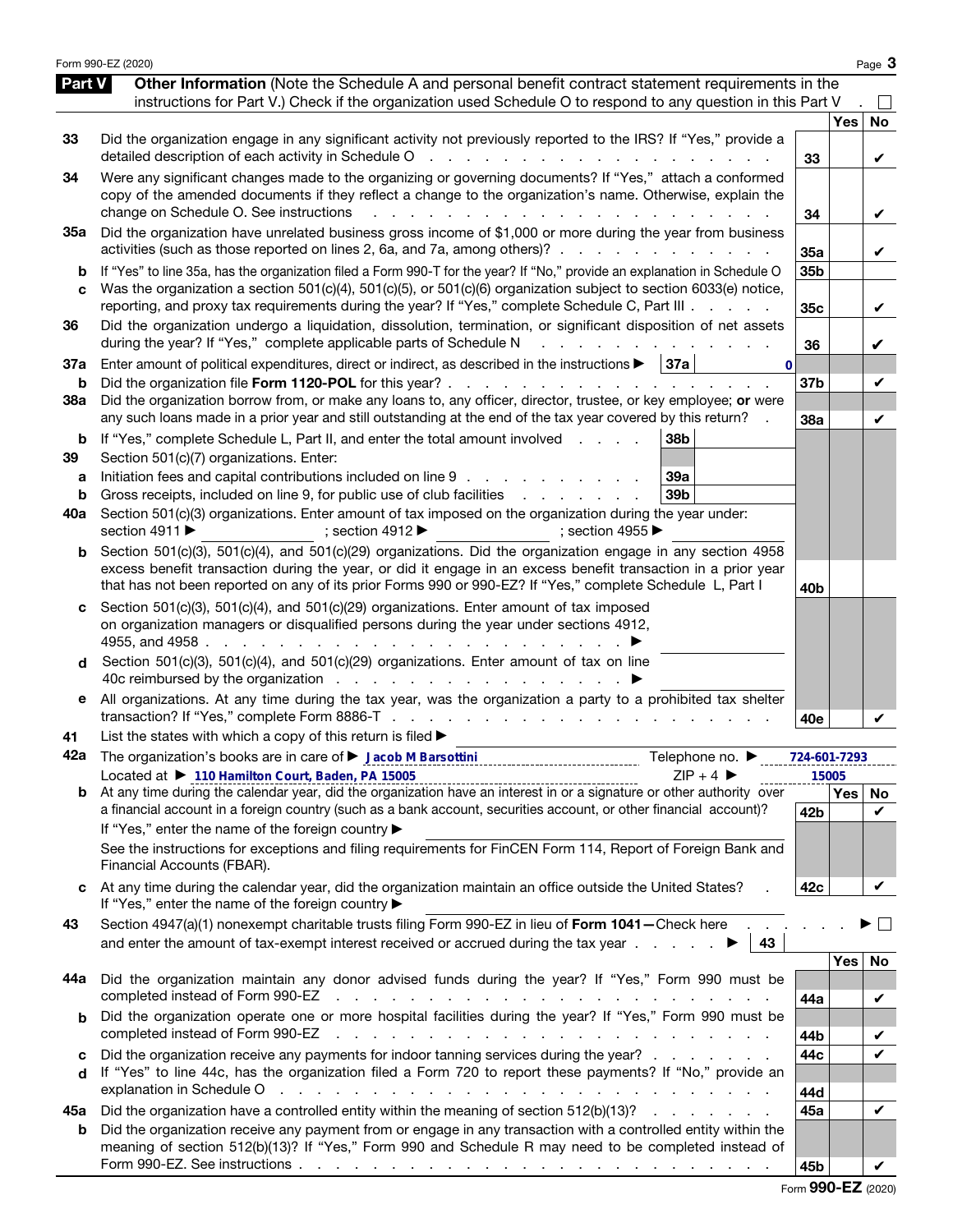| Form 990-EZ (2020) | Page |
|--------------------|------|
|                    |      |

|                                                                                                                        |    | Yes   No |  |
|------------------------------------------------------------------------------------------------------------------------|----|----------|--|
| 46 Did the organization engage, directly or indirectly, in political campaign activities on behalf of or in opposition |    |          |  |
| to candidates for public office? If "Yes," complete Schedule C, Part I. The Community of the Community of the C        | 46 |          |  |

| <b>Part VI</b> | Section 501(c)(3) Organizations Only |  |
|----------------|--------------------------------------|--|
|                |                                      |  |

| All section 501(c)(3) organizations must answer questions 47-49b and 52, and complete the tables for lines |  |
|------------------------------------------------------------------------------------------------------------|--|
| 50 and 51.                                                                                                 |  |

|    | Check if the organization used Schedule O to respond to any question in this Part VI                          |     |      |    |
|----|---------------------------------------------------------------------------------------------------------------|-----|------|----|
|    |                                                                                                               |     | Yes⊺ | No |
| 47 | Did the organization engage in lobbying activities or have a section 501(h) election in effect during the tax |     |      |    |
|    |                                                                                                               | 47  |      |    |
| 48 | Is the organization a school as described in section $170(b)(1)(A)(ii)$ ? If "Yes," complete Schedule E       | 48  |      |    |
|    | 49a Did the organization make any transfers to an exempt non-charitable related organization?                 | 49a |      |    |
|    | <b>b</b> If "Yes," was the related organization a section 527 organization?                                   | 49b |      |    |
|    |                                                                                                               |     |      |    |

| 50 Complete this table for the organization's five highest compensated employees (other than officers, directors, trustees, and key |
|-------------------------------------------------------------------------------------------------------------------------------------|
| employees) who each received more than \$100,000 of compensation from the organization. If there is none, enter "None."             |

|             | to candidates for public office? If "Yes," complete Schedule C, Part I. A. A. A. A. A. A. A. A. A. A.                                                                                                                                                       |                               |                                                                                                                                                                                                                               |                      |                                             | 46                      |     | V         |
|-------------|-------------------------------------------------------------------------------------------------------------------------------------------------------------------------------------------------------------------------------------------------------------|-------------------------------|-------------------------------------------------------------------------------------------------------------------------------------------------------------------------------------------------------------------------------|----------------------|---------------------------------------------|-------------------------|-----|-----------|
| Part VI     | Section 501(c)(3) Organizations Only                                                                                                                                                                                                                        |                               |                                                                                                                                                                                                                               |                      |                                             |                         |     |           |
|             | All section 501(c)(3) organizations must answer questions 47–49b and 52, and complete the tables for lines                                                                                                                                                  |                               |                                                                                                                                                                                                                               |                      |                                             |                         |     |           |
|             | 50 and 51.                                                                                                                                                                                                                                                  |                               |                                                                                                                                                                                                                               |                      |                                             |                         |     |           |
|             | Check if the organization used Schedule O to respond to any question in this Part VI                                                                                                                                                                        |                               |                                                                                                                                                                                                                               |                      |                                             |                         |     |           |
|             |                                                                                                                                                                                                                                                             |                               |                                                                                                                                                                                                                               |                      |                                             |                         | Yes | <b>No</b> |
| 47          | Did the organization engage in lobbying activities or have a section 501(h) election in effect during the tax                                                                                                                                               |                               |                                                                                                                                                                                                                               |                      |                                             |                         |     |           |
|             | year? If "Yes," complete Schedule C, Part II                                                                                                                                                                                                                |                               | a construction of the construction of the construction of the construction of the construction of the construction of the construction of the construction of the construction of the construction of the construction of the |                      |                                             | 47                      |     |           |
| 48          | Is the organization a school as described in section 170(b)(1)(A)(ii)? If "Yes," complete Schedule E                                                                                                                                                        |                               |                                                                                                                                                                                                                               |                      |                                             | 48                      |     |           |
| 49a         | Did the organization make any transfers to an exempt non-charitable related organization?                                                                                                                                                                   |                               |                                                                                                                                                                                                                               |                      |                                             | 49a                     |     |           |
| b           | If "Yes," was the related organization a section 527 organization?                                                                                                                                                                                          |                               | and the contract of the contract of the con-                                                                                                                                                                                  |                      |                                             | 49b                     |     |           |
| 50          | Complete this table for the organization's five highest compensated employees (other than officers, directors, trustees, and key<br>employees) who each received more than \$100,000 of compensation from the organization. If there is none, enter "None." |                               |                                                                                                                                                                                                                               |                      |                                             |                         |     |           |
|             |                                                                                                                                                                                                                                                             |                               |                                                                                                                                                                                                                               | (d) Health benefits, |                                             |                         |     |           |
|             | (a) Name and title of each employee                                                                                                                                                                                                                         | (b) Average<br>hours per week | (c) Reportable<br>compensation                                                                                                                                                                                                |                      | contributions to employee                   | (e) Estimated amount of |     |           |
|             |                                                                                                                                                                                                                                                             | devoted to position           | (Forms W-2/1099-MISC)                                                                                                                                                                                                         |                      | benefit plans, and deferred<br>compensation | other compensation      |     |           |
| <b>None</b> |                                                                                                                                                                                                                                                             |                               |                                                                                                                                                                                                                               |                      |                                             |                         |     |           |
|             |                                                                                                                                                                                                                                                             |                               |                                                                                                                                                                                                                               |                      |                                             |                         |     |           |
|             |                                                                                                                                                                                                                                                             |                               |                                                                                                                                                                                                                               |                      |                                             |                         |     |           |
|             |                                                                                                                                                                                                                                                             |                               |                                                                                                                                                                                                                               |                      |                                             |                         |     |           |
|             |                                                                                                                                                                                                                                                             |                               |                                                                                                                                                                                                                               |                      |                                             |                         |     |           |
|             |                                                                                                                                                                                                                                                             |                               |                                                                                                                                                                                                                               |                      |                                             |                         |     |           |
|             |                                                                                                                                                                                                                                                             |                               |                                                                                                                                                                                                                               |                      |                                             |                         |     |           |
|             |                                                                                                                                                                                                                                                             |                               |                                                                                                                                                                                                                               |                      |                                             |                         |     |           |
|             |                                                                                                                                                                                                                                                             |                               |                                                                                                                                                                                                                               |                      |                                             |                         |     |           |
|             |                                                                                                                                                                                                                                                             |                               |                                                                                                                                                                                                                               |                      |                                             |                         |     |           |
|             | f Total number of other employees paid over \$100,000                                                                                                                                                                                                       | and a state of                |                                                                                                                                                                                                                               |                      |                                             |                         |     |           |
| 51          | Complete this table for the organization's five highest compensated independent contractors who each received more than<br>\$100,000 of compensation from the organization. If there is none, enter "None."                                                 |                               |                                                                                                                                                                                                                               |                      |                                             |                         |     |           |
|             | (a) Name and business address of each independent contractor                                                                                                                                                                                                |                               | (b) Type of service                                                                                                                                                                                                           |                      |                                             | (c) Compensation        |     |           |
|             |                                                                                                                                                                                                                                                             |                               |                                                                                                                                                                                                                               |                      |                                             |                         |     |           |
| <b>None</b> |                                                                                                                                                                                                                                                             |                               |                                                                                                                                                                                                                               |                      |                                             |                         |     |           |

| (a) Name and business address of each independent contractor                                     | (b) Type of service | (c) Compensation |  |  |  |
|--------------------------------------------------------------------------------------------------|---------------------|------------------|--|--|--|
| <b>None</b>                                                                                      |                     |                  |  |  |  |
|                                                                                                  |                     |                  |  |  |  |
|                                                                                                  |                     |                  |  |  |  |
|                                                                                                  |                     |                  |  |  |  |
|                                                                                                  |                     |                  |  |  |  |
| d Total number of other independent contractors each receiving over \$100,000<br>$\cdot$ $\cdot$ |                     |                  |  |  |  |

52 Did the organization complete Schedule A? Note: All section 501(c)(3) organizations must attach a

completed Schedule A . . . . . . . . . . . . . . . . . . . . . . . . . . . ▶ Yes No

Under penalties of perjury, I declare that I have examined this return, including accompanying schedules and statements, and to the best of my knowledge and belief, it is true, correct, and complete. Declaration of preparer (other than officer) is based on all information of which preparer has any knowledge.

| Sign<br><b>Here</b>                                                                          | Signature of officer<br>Jacob Barsottini, Treasurer |                      |      | Date                             |             |  |
|----------------------------------------------------------------------------------------------|-----------------------------------------------------|----------------------|------|----------------------------------|-------------|--|
|                                                                                              | Type or print name and title                        |                      |      |                                  |             |  |
| <b>Paid</b><br><b>Preparer</b>                                                               | Print/Type preparer's name                          | Preparer's signature | Date | Check $\Box$ if<br>self-employed | <b>PTIN</b> |  |
| <b>Use Only</b>                                                                              | Firm's name $\blacktriangleright$                   |                      |      | Firm's EIN ▶                     |             |  |
|                                                                                              | Firm's address $\blacktriangleright$                |                      |      | Phone no.                        |             |  |
| May the IRS discuss this return with the preparer shown above? See instructions<br>No<br>Yes |                                                     |                      |      |                                  |             |  |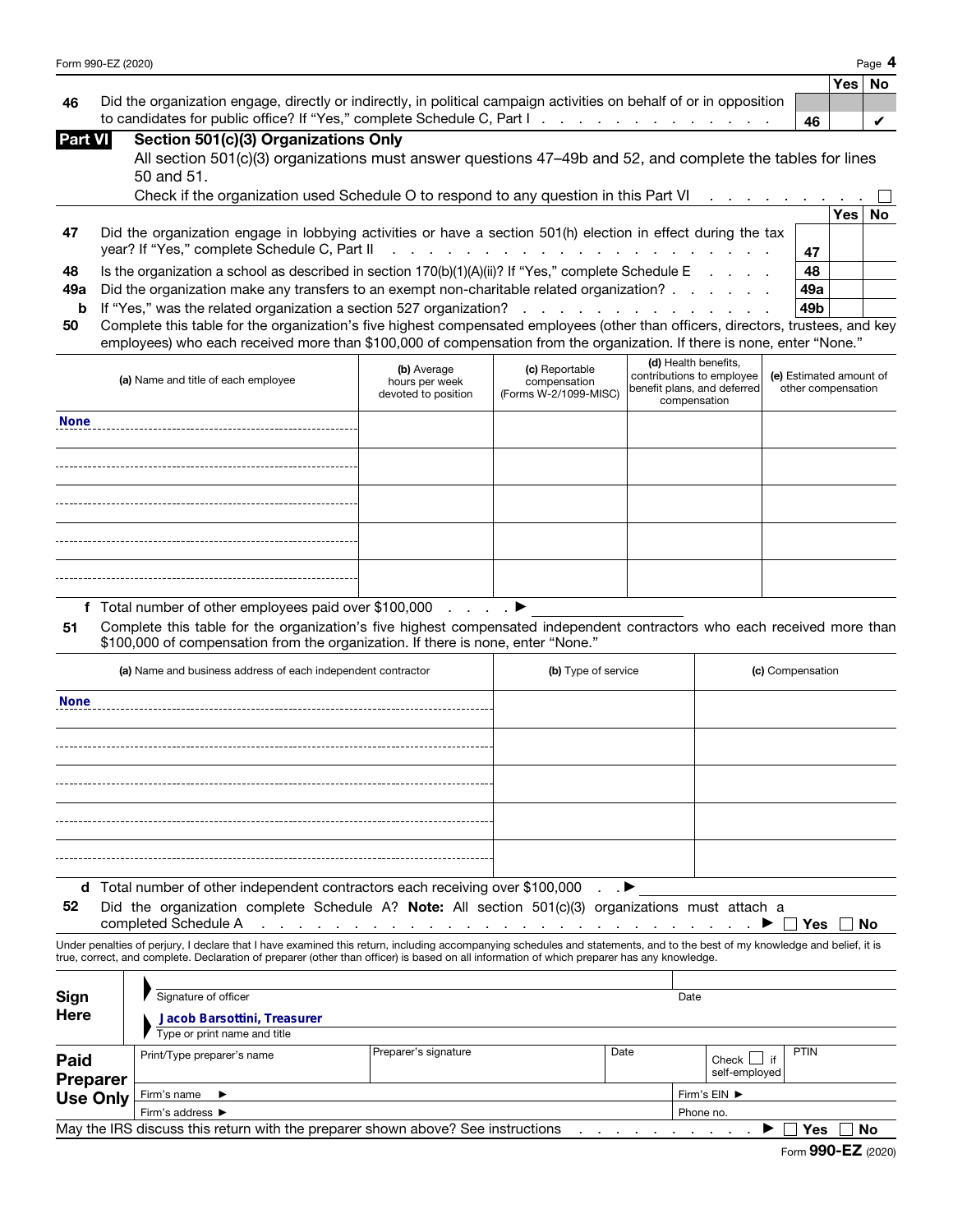### SCHEDULE O (Form 990 or 990-EZ)

Department of the Treasury Internal Revenue Service

## Supplemental Information to Form 990 or 990-EZ

Complete to provide information for responses to specific questions on Form 990 or 990-EZ or to provide any additional information.

▶ Attach to Form 990 or 990-EZ.

▶ Go to *www.irs.gov/Form990* for the latest information*.*



| Name of the organization                                                                                                            | <b>Employer identification number</b> |  |  |  |  |
|-------------------------------------------------------------------------------------------------------------------------------------|---------------------------------------|--|--|--|--|
| VIETNAM VETERANS OF AMERICA INC Pennsylvania State Council                                                                          | 23-2683150                            |  |  |  |  |
| Form 990-EZ, Part I, Line 10 - Hurricane Disaster Relief - \$1000, Vets Team Children/Tech for Vets - \$500, Veterans Homes - \$700 |                                       |  |  |  |  |
|                                                                                                                                     |                                       |  |  |  |  |
| Form 990-EZ, Part I, Line 16 - \$200 Dues to PA War Council for legislative actions                                                 |                                       |  |  |  |  |
|                                                                                                                                     |                                       |  |  |  |  |
|                                                                                                                                     |                                       |  |  |  |  |
|                                                                                                                                     |                                       |  |  |  |  |
|                                                                                                                                     |                                       |  |  |  |  |
|                                                                                                                                     |                                       |  |  |  |  |
|                                                                                                                                     |                                       |  |  |  |  |
|                                                                                                                                     |                                       |  |  |  |  |
|                                                                                                                                     |                                       |  |  |  |  |
|                                                                                                                                     |                                       |  |  |  |  |
|                                                                                                                                     |                                       |  |  |  |  |
|                                                                                                                                     |                                       |  |  |  |  |
|                                                                                                                                     |                                       |  |  |  |  |
|                                                                                                                                     |                                       |  |  |  |  |
|                                                                                                                                     |                                       |  |  |  |  |
|                                                                                                                                     |                                       |  |  |  |  |
|                                                                                                                                     |                                       |  |  |  |  |
|                                                                                                                                     |                                       |  |  |  |  |
|                                                                                                                                     |                                       |  |  |  |  |
|                                                                                                                                     |                                       |  |  |  |  |
|                                                                                                                                     |                                       |  |  |  |  |
|                                                                                                                                     |                                       |  |  |  |  |
|                                                                                                                                     |                                       |  |  |  |  |
|                                                                                                                                     |                                       |  |  |  |  |
|                                                                                                                                     |                                       |  |  |  |  |
|                                                                                                                                     |                                       |  |  |  |  |
|                                                                                                                                     |                                       |  |  |  |  |
|                                                                                                                                     |                                       |  |  |  |  |
|                                                                                                                                     |                                       |  |  |  |  |
|                                                                                                                                     |                                       |  |  |  |  |
|                                                                                                                                     |                                       |  |  |  |  |
|                                                                                                                                     |                                       |  |  |  |  |
|                                                                                                                                     |                                       |  |  |  |  |
|                                                                                                                                     |                                       |  |  |  |  |
|                                                                                                                                     |                                       |  |  |  |  |
|                                                                                                                                     |                                       |  |  |  |  |
|                                                                                                                                     |                                       |  |  |  |  |
|                                                                                                                                     |                                       |  |  |  |  |
|                                                                                                                                     |                                       |  |  |  |  |
|                                                                                                                                     |                                       |  |  |  |  |
|                                                                                                                                     |                                       |  |  |  |  |
|                                                                                                                                     |                                       |  |  |  |  |
|                                                                                                                                     |                                       |  |  |  |  |
|                                                                                                                                     |                                       |  |  |  |  |
|                                                                                                                                     |                                       |  |  |  |  |
|                                                                                                                                     |                                       |  |  |  |  |
|                                                                                                                                     |                                       |  |  |  |  |
|                                                                                                                                     |                                       |  |  |  |  |
|                                                                                                                                     |                                       |  |  |  |  |
|                                                                                                                                     |                                       |  |  |  |  |
|                                                                                                                                     |                                       |  |  |  |  |